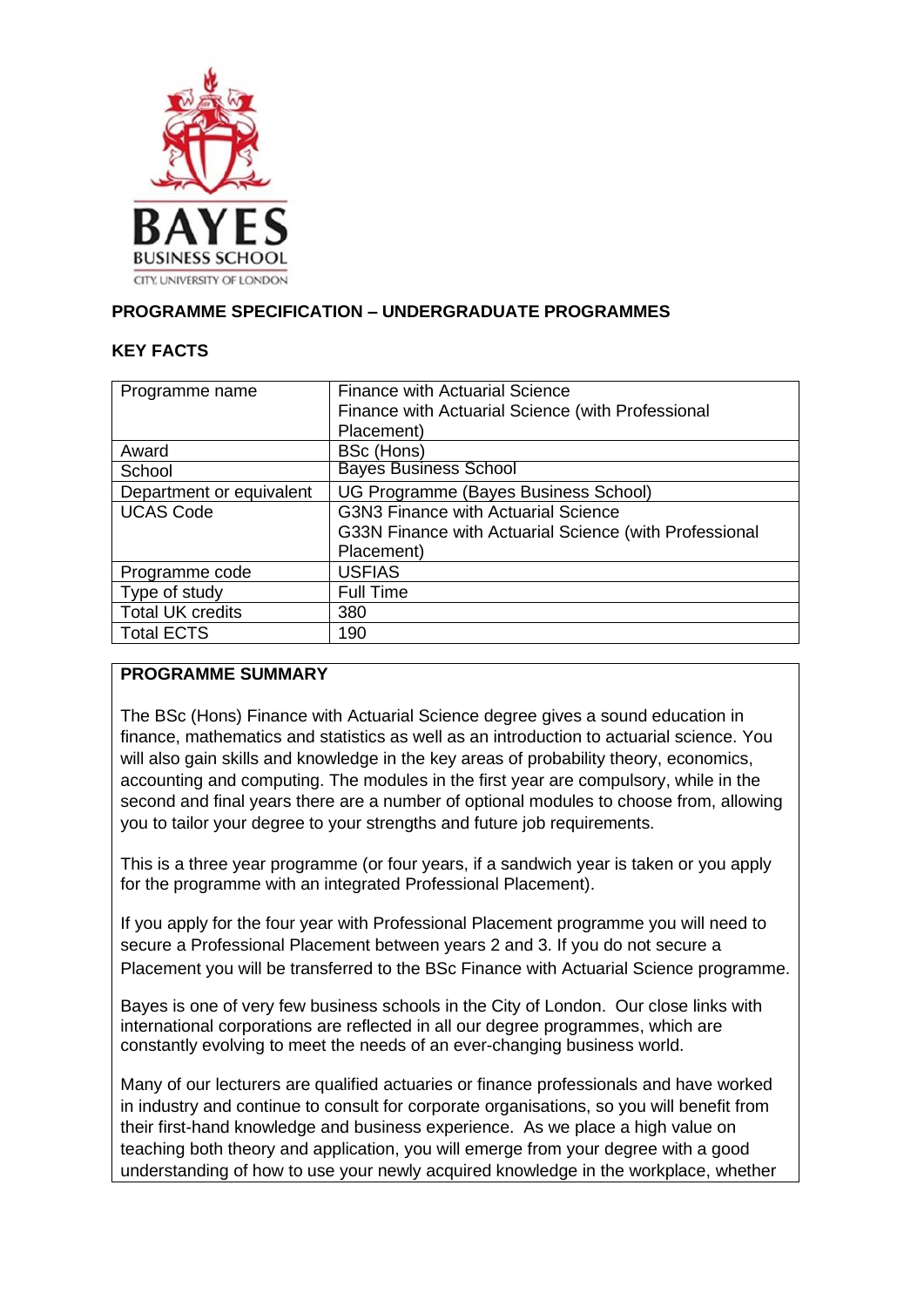this concerns a career as a finance specialist, an actuary or an alternative direction (such as, for example, risk manager).

Due to its academic rigour, the programme also enables students to further their studies after graduation through a postgraduate degree.

In line with City, University of London's Employability Development Plan, you are expected to gain practical experience with an employer as part of your undergraduate degree. You can gain this experience through a placement where you work for a period with an employer or through taking one or more modules which are delivered in conjunction with an employer. You should take this requirement into account in choosing which elective modules to take and whether to include a placement within your studies.

Indicative modules and other ways to provide the practical experience would be

BM2104 Micro-Placement MS2203 Mentoring and Coaching for Leadership Professional Placement Year

## Aims

1. To equip you with a strong understanding of finance, statistics, mathematics, actuarial science and related disciplines.

2. To develop the ability to communicate your knowledge and understanding effectively.

3. To develop your understanding of the respective roles of mathematical and statistical calculation, analysis and judgement in finance and actuarial science.

4. To develop your ability to make reasoned judgements, frame appropriate questions and draw independent conclusions.

5. To equip you with the technical skills, as well as soft skills such as effective teamworking and communication, required to work as a finance professional or an actuary or in alternative fields related to statistics, finance and business.

6. To prepare you to enter postgraduate study in finance, actuarial science or related disciplines.

7. To develop socially aware professionals who exhibit high degrees of professionalism and sensitivity to ethical issues, as many of the decisions that you will make in your career will affect numerous stakeholders, all of whose views and situations must be taken into account.

On successful completion of Programme Stage 1 of the Programme you will have acquired a foundational knowledge and understanding of the key concepts and principles underlying your area of study, the ability to recognize and explain these, and to identify and apply appropriate solutions when presented with a problem. On successful completion of Programme Stage 1 you will be eligible for the award of Certificate of Higher Education should you choose to leave the Programme.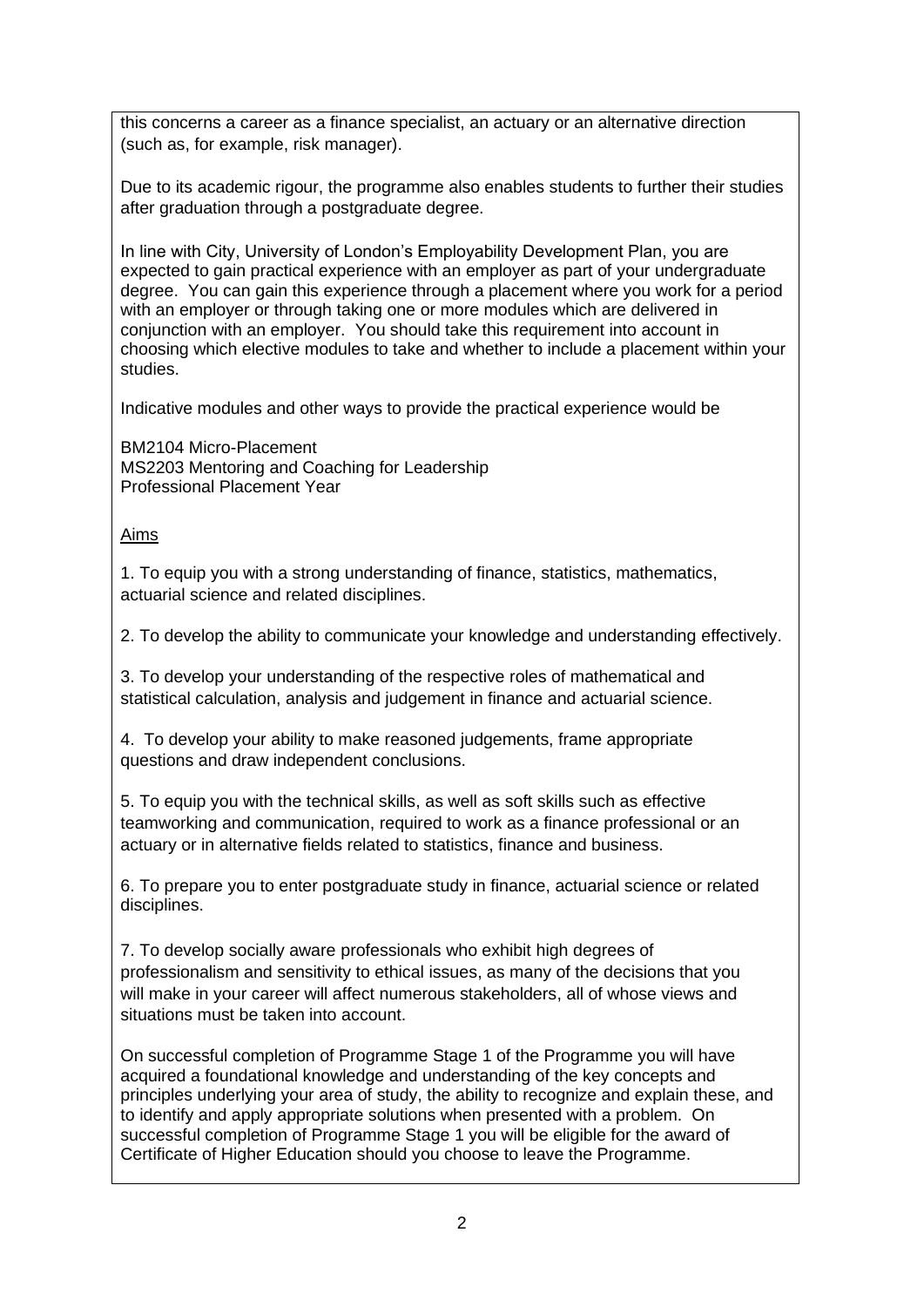On successful completion of Programme Stage 2 of the Programme you will have built on the knowledge and understanding gained at Programme Stage 1 and demonstrated an ability to analyse and apply these concepts and principles to complex problems and scenarios. You will have also have broadened their field of study through the completion of elective modules. On successful completion of Programme Stage 2 you will be eligible for the award of Diploma of Higher Education should you choose to leave the Programme.

When you undertake a programme of study at Bayes Business School we will expect you not only to learn but also to challenge and look critically at the world in which we live. We will constantly ask you to question the ethical underpinning of the assumptions you have made and the decisions you have reached, and that inquisitive, ethical approach is woven through every element of a Bayes education. In recognition Bayes is one of the few business schools to have been awarded Champion Status by the UN PRME (Principles of Responsible Management Education) initiative at Davos in 2018.

# **WHAT WILL I BE EXPECTED TO ACHIEVE?**

## **On successful completion of this programme, you will be expected to be able to:**

Knowledge and understanding:

- Describe and apply tools from core financial, mathematical, statistical and actuarial subjects, including financial analysis, calculus, linear algebra, differential equations and computing.
- Select and utilise appropriate specialist methods in solving problems related to finance, actuarial science and statistics.
- Critically evaluate the roles played by actuaries and financial analysts in commercial or regulatory organisations.
- Analyse the importance of assumptions in financial and statistical modelling, be able to identify them where used and understand the consequence of their violation.
- Explain, apply and evaluate financial and statistical models and appreciate their limits and shortcomings.

Skills:

- Devise and sustain rational arguments and be able to analyse others' arguments and their rationale and to identify the assumptions and conclusions made.
- Perform calculations and manipulations in the core financial, mathematical, statistical and actuarial subjects.
- Identify and select information relevant to a project from a number of sources and to perform a critical analysis of that information. (This skill will in particular be assessed in the individual project.)
- Work under guidance on an extended task.
- Design and evaluate code written in a variety of programmes, languages and packages so that applied tasks, such as statistical assignments, are performed efficiently and effectively.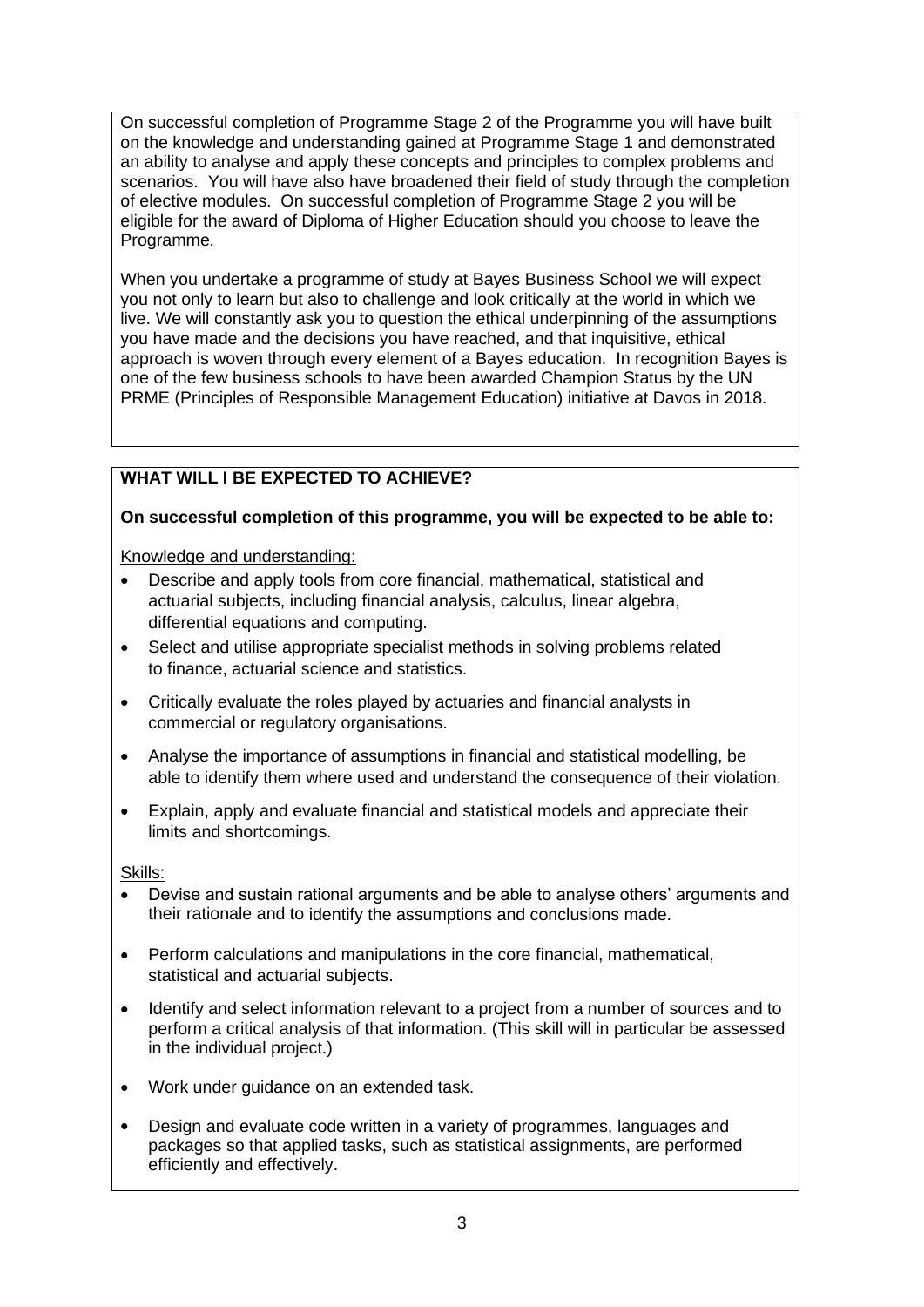• Communicate results or findings from analysis clearly, both orally and in writing, and to be able to respond to questions regarding method, results and interpretation.

Values and attitudes:

- Reflect on the importance of an ethical approach to work to a finance specialist or professional actuary.
- Articulate the need for and demonstrate the use of careful documentation of your computations, to allow for verification by your peers.
- Work productively as part of a group. Be an effective team player who is tolerant of disagreement, and open and sensitive to diversity in cultures and people.
- Manage your time effectively.

This programme has been developed in accordance with the QAA Subject Benchmark for both finance and mathematics, statistics and operational research.

# **HOW WILL I LEARN?**

Teaching and Learning methods are designed to foster your knowledge of and enthusiasm for the subject and stimulate engagement and participation in the learning process. They encourage deep learning and encourage you to reflect on and take responsibility for your own learning and to develop your academic selfconfidence.

- Lectures provide knowledge and set the context for your private study. This could, for example, be through question and answer sessions, examples, case studies, discussions and (short) exercises. Most contact hours during the degree programme take the form of lectures.

-Tutorials, exercise classes and surgery hours are opportunities to apply the knowledge and to participate in the discussion of the subject area. The main purpose of exercise classes is to give you practice at solving problems, with tutors on hand to help you if you get stuck. Surgery hours have been scheduled if you are having difficulties with the module concerned. A number of tutorials, exercise classes and surgery hours are scheduled during the first year; these serve to help scaffold your learning and develop you as an independent learner. The number of tutorials, exercise classes and surgery hours decreases as you progress and you become more able to direct your own learning.

-In several modules, the face-to-face teaching is complemented by online lectures and an active use of the Virtual Learning Environment. This will vary by module but may take the form of delivery of learning materials and resources, submission and feedback of coursework assessments, on-line lecture delivery, discussion forums, question-and-answer sessions or sample/mock questions and quizzes to help you prepare for assessments.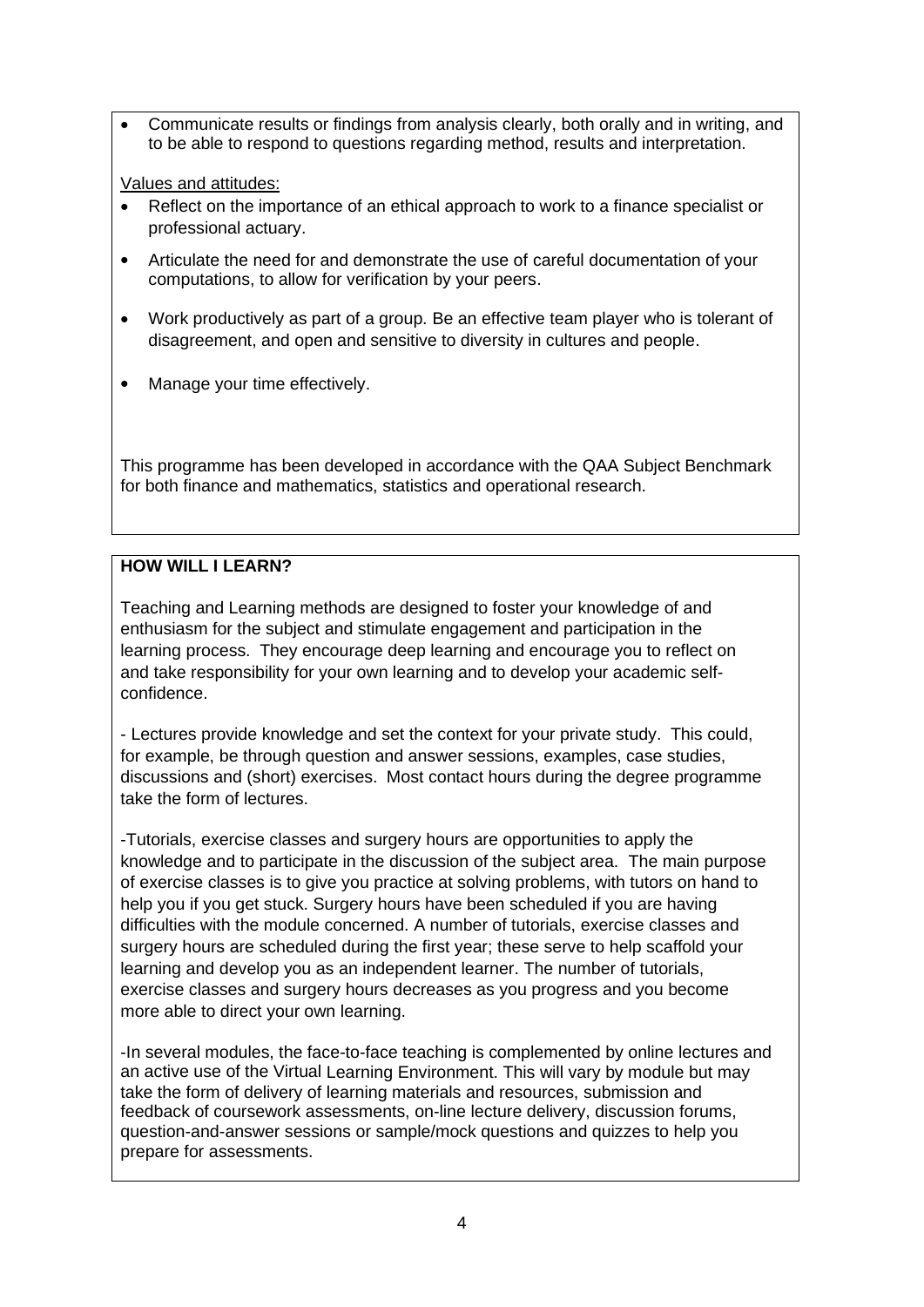- In addition to the taught elements of the programme, there will be the need for private study. This time will be spent working on background reading, revision of lecture notes, work on tutorial problems, coursework and individual or group work on projects including the major project in Stage 3 of the programme.

## **WHAT TYPES OF ASSESSMENT AND FEEDBACK CAN I EXPECT?**

Assessment and Assessment Criteria

Assessment is carried out according to context and purpose and recognises that you may exhibit different aptitudes in different forms of assessment:

-Some assessment is by coursework which you take home and complete with the aid of your notes.

- There are formal unseen written examinations every year. They take place at the end of each term (or at the end of a year, if a module is taught over two terms).

- Some assessment takes the form of class tests.
- Some assessment takes the form of online quizzes and tests, using the Virtual Learning Environment.

- A small number of modules require you to give a presentation.

- A group project forms the basis of assessment in one compulsory module and some electives.

- An individual project forms an integral part of the Programme Stage 3 assessment if you choose to take it, but you can instead substitute two additional elective modules.

Assessment takes an overall view of your achievements. A level of success in each individual module that is commensurate with the overall performance is not necessarily required.

Assessment Criteria are descriptions, based on the intended learning outcomes, of the skills, knowledge or attitudes that you need to demonstrate in order to complete an assessment successfully, providing a mechanism by which the quality of an assessment can be measured. Grade- Related Criteria are descriptions of the level of skills, knowledge or attributes that you need to demonstrate in order achieve a certain grade or mark in an assessment, providing a mechanism by which the quality of an assessment can be measured and placed within the overall set of marks. Assessment Criteria and Grade-Related Criteria will be made available to you to support you in completing assessments. These may be provided in programme handbooks, module specifications, on the virtual learning environment or attached to a specific assessment task*.*

#### Feedback on assessment

Feedback will be provided on all assessed work (either formative or summative) and on other relevant aspects of your performance and progress in a module. In accordance with the University policy, you will normally be provided with feedback within three weeks of the submission deadline or assessment date. This will normally include a provisional grade or mark. For end of module examinations, or an equivalent significant task (e.g. an end of module project), feedback will normally be provided when results are released following the Assessment Board.

## Assessment Regulations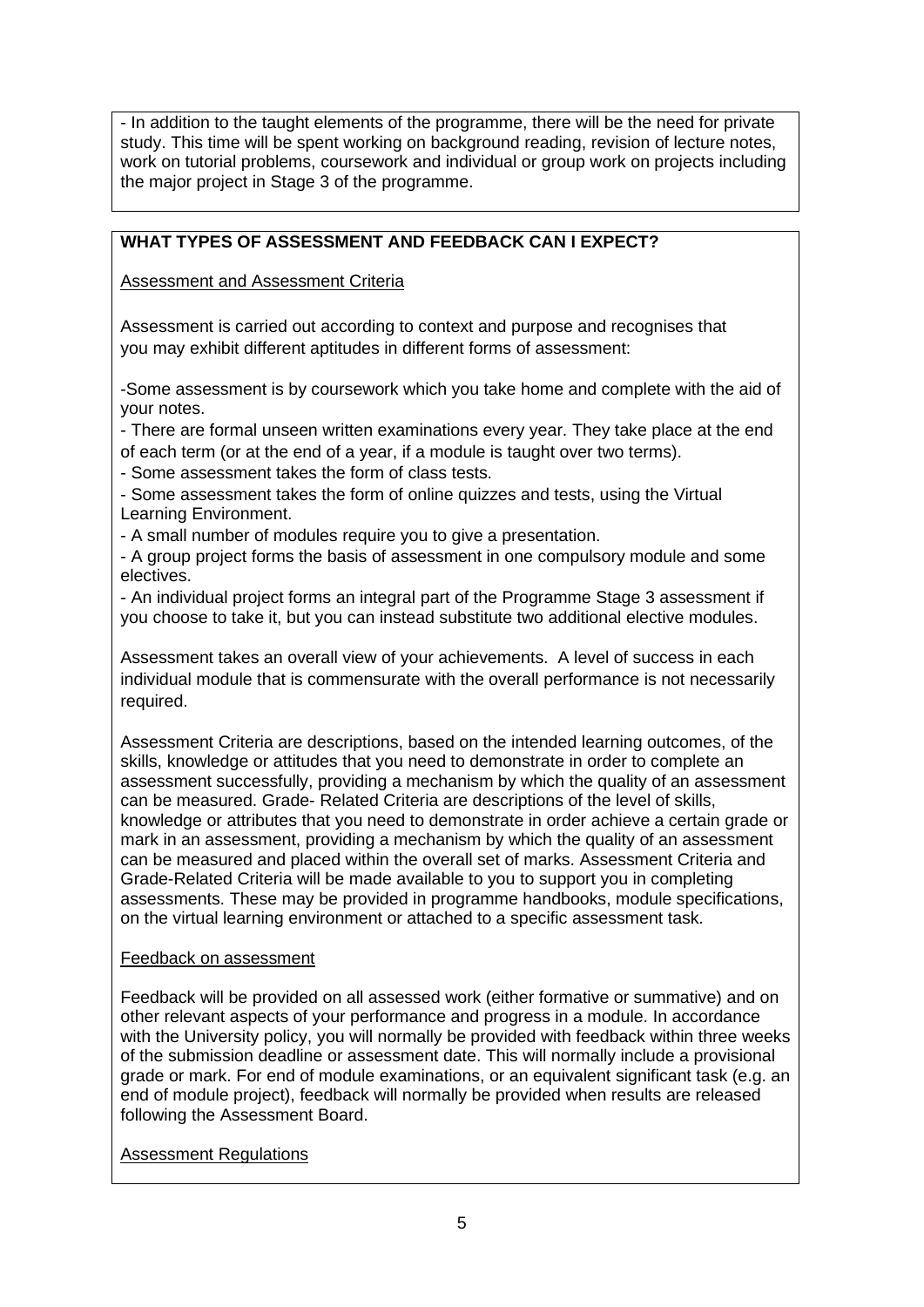In order to pass your Programme, you should complete successfully or be exempted from the relevant modules and assessments and will therefore acquire the required number of credits. You also need to pass each Programme Stage of your Programme in order to progress to the following Programme Stage.

To qualify for the Honours Degree, you must acquire the total credits indicated in the Student Handbook. Calculation of results and classification of the final award is based on a weighted average of module marks. The contribution of each module is proportional to its credit value.

BSc degrees are awarded with First Class Honours, Second Class Honours (Upper and Lower) or Third Class Honours.

The overall class of honours awarded is based on the overall weighted average mark achieved throughout the three Programme Stages of your degree. The weights given to each Programme Stage are shown below:

| <b>Programme Stage</b> | Weight |
|------------------------|--------|
| One                    | 10%    |
| Two                    | 30%    |
| Three                  | 60%    |

The Pass mark for each module is 40%.

**Progression from Programme Stage 1 to Programme Stage 2** The modules taken at Programme Stage 1 sum to 135 core credits. To be admitted to Programme Stage 2 it is necessary to achieve:

- A module mark of at least 40% in each passed module, and
- 135 credits at Programme Stage 1.

**Progression from Programme Stage 2 to Programme Stage 3** To be admitted to Programme Stage 3 it is necessary to achieve:

- A module mark of at least 40% in each module\*, and
- 125 credits at Programme Stage 2.

\*for module AS2205 Contingencies, you are required to pass the coursework and examination assessment components separately with a mark of 40%.

If you fail an assessment component or a module, the following will apply:

## **1. Compensation**

#### **Compensation at Programme Stages 1 & 2**

Where you fail up to a total of one sixth of the total credits of Programme Stages 1 or 2 at first or resit attempt, you may be allowed compensation if:

- Compensation is permitted for the module involved (see the What will I Study section of the programme specification), and
- It can be demonstrated that you have satisfied all the Learning Outcomes of the modules in the Programme Stage, and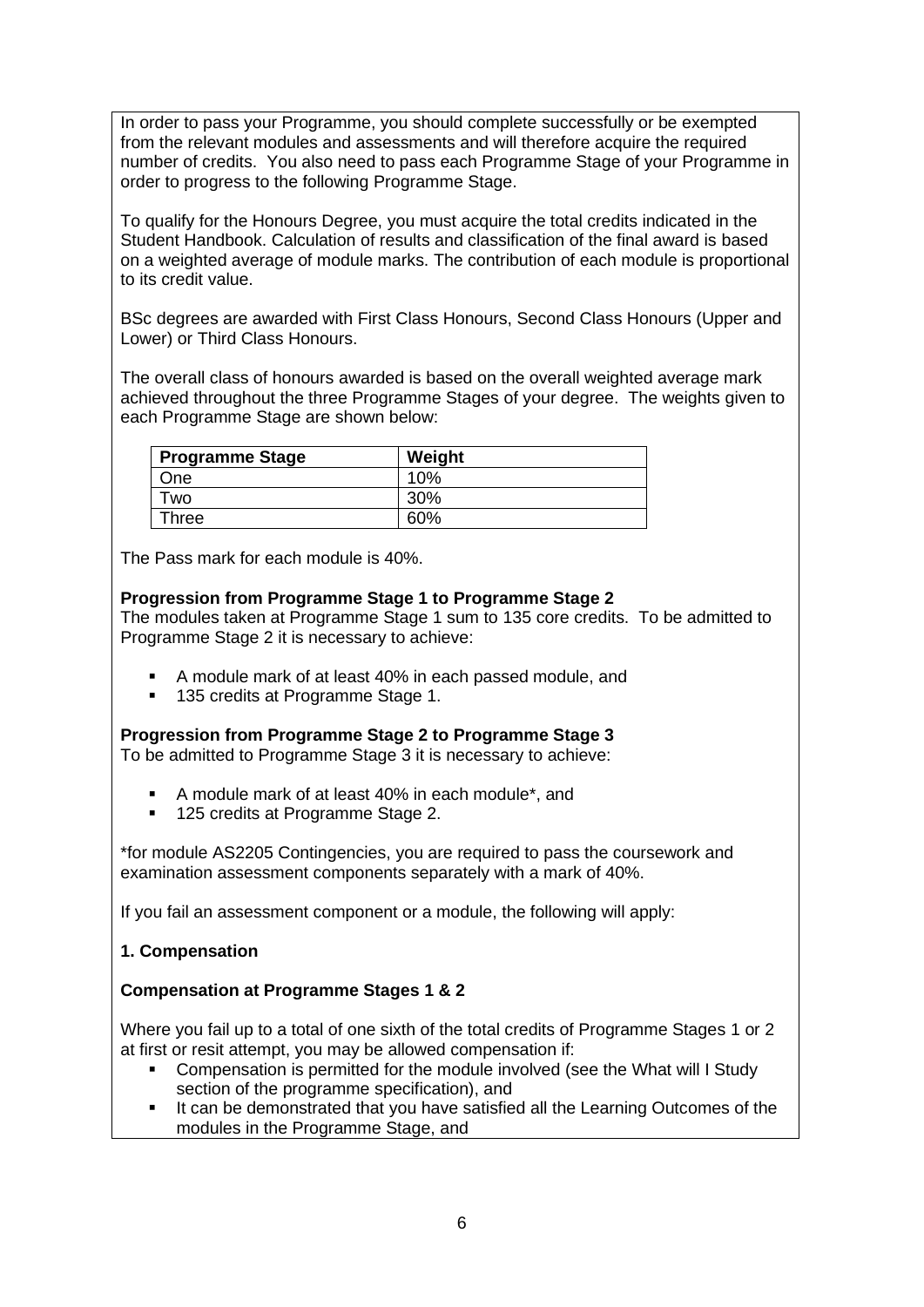- A minimum overall mark of 30% has been achieved in the module to be compensated, including a minimum of 30% in the exam and 30% in the coursework, and
- An aggregate mark of 40% has been achieved for the Programme Stage.

### **Compensation at Programme Stage 3**

Once 90 credits have been earned, the remaining credits for Programme Stage 3 can be earned either by passing modules or through compensation provided that:

- Compensation is permitted for the module involved (see the What will I Study section of the programme specification), and
- It can be demonstrated that you have satisfied all the Learning Outcomes of the modules in the Programme Stage, and
- A minimum overall mark of 30% has been achieved in each module to be compensated, and
- An aggregate mark of 40% has been achieved for Programme Stage 3.

Where you are eligible for compensation at the first attempt, this will be applied in the first instance rather than offering a resit opportunity.

If you receive a compensated pass in a module you will be awarded the credit for that module. The original component marks will be retained in the record of marks and your original module mark will be used for the purpose of your Award calculation.

### **2. Resit**

Where you are not eligible for compensation at the first attempt, you will be offered one resit attempt.

If you are successful in the resit, you will be awarded the credit for that module. The mark for each assessment component that is subject to a resit will be capped at the pass mark for the module. This capped mark will be used in the calculation of the final module mark together with the original marks for the components that you passed at first attempt.

If you do not meet the pass requirements for a module and do not complete your resit by the date specified you will not progress to the next Programme Stage and the Assessment Board will require you to be withdrawn from the Programme.

If you fail to meet the requirements for a particular Programme Stage or the Programme, the Assessment Board will consider whether you are eligible for an Exit Award as per the table below.

If you would like to know more about the way in which assessment works at City, please see the full version of the Assessment Regulations at: [http://www.city.ac.uk/\\_\\_data/assets/word\\_doc/0003/69249/s19.doc](http://www.city.ac.uk/__data/assets/word_doc/0003/69249/s19.doc)

## **WHAT AWARD CAN I GET?**

Bachelor's Degree with Honours: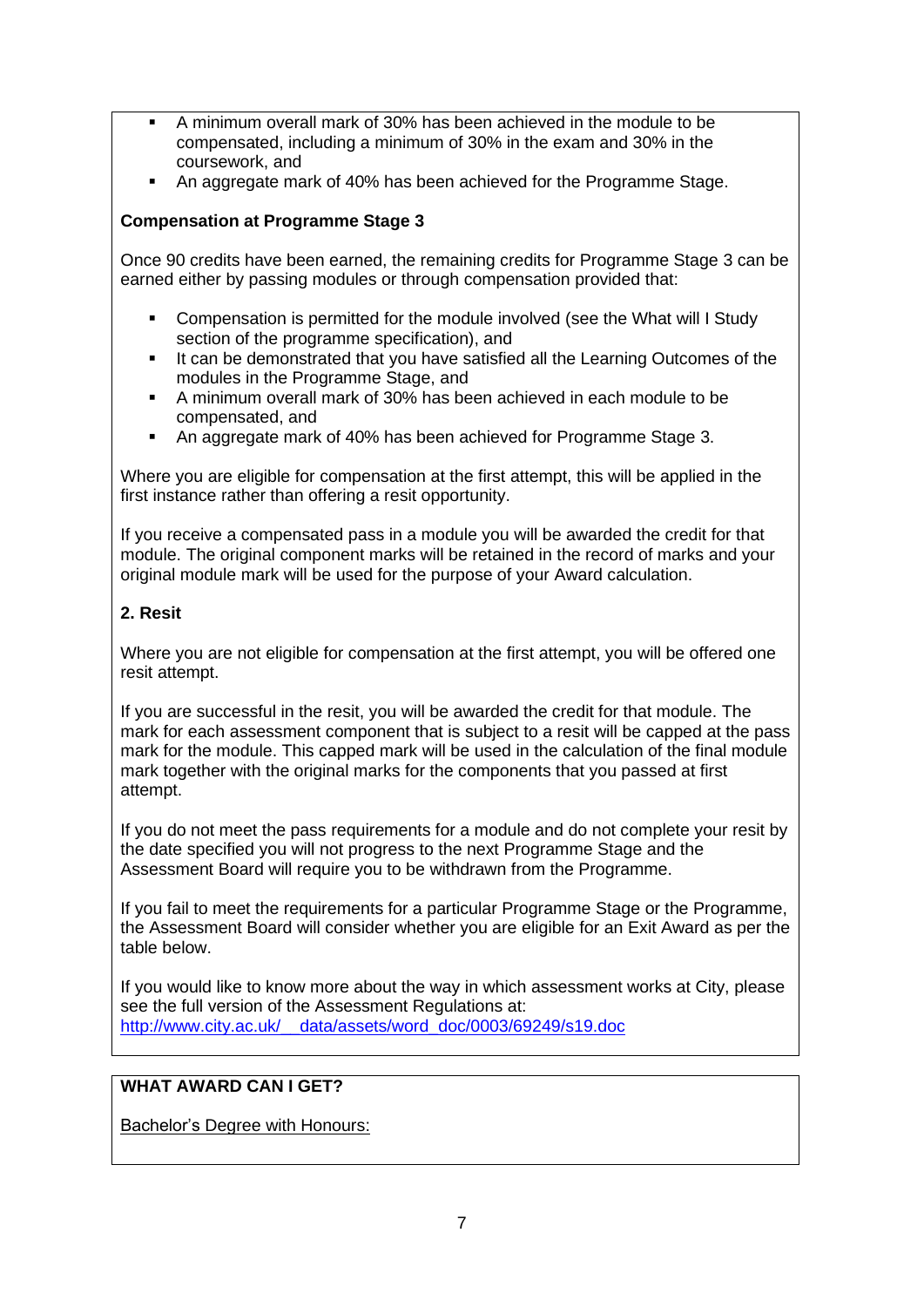| Programme<br><b>Stage</b>                      | <b>HE</b><br>Level | <b>Credits</b> | Weighting<br>(%) | <b>Class</b>                 | % required |
|------------------------------------------------|--------------------|----------------|------------------|------------------------------|------------|
| 1                                              | 4                  | 135            | 10               |                              | 70         |
| $\overline{2}$                                 | $\overline{5}$     | 125            | 30               | II upper division            | 60         |
| 3                                              | $6\phantom{1}6$    | 120            | 60               | II lower division            | 50         |
|                                                |                    |                |                  | III                          | 40         |
| <b>Ordinary Degree:</b><br>Programme           | <b>HE</b>          | <b>Credits</b> | Weighting        | <b>Class</b>                 | % required |
| <b>Stage</b>                                   | Level              |                | (%)              |                              |            |
| 1                                              | 4                  | 135            | 10               | <b>With Distinction</b>      | 70         |
| $\overline{2}$                                 | 5                  | 125            | 30               | <b>With Merit</b>            | 60         |
|                                                | 6                  | 60             | 60               | Without                      | 40         |
| $\overline{3}$<br>Diploma of Higher Education: |                    |                |                  | classification               |            |
| Programme<br><b>Stage</b>                      | <b>HE</b><br>Level | <b>Credits</b> | Weighting<br>(%) | <b>Class</b>                 | % required |
| 1                                              | $\overline{4}$     | 135            | 35               | <b>With Distinction</b>      | 70         |
|                                                | $\overline{5}$     | 125            | 65               | <b>With Merit</b>            | 60         |
| $\overline{2}$                                 |                    |                |                  | Without<br>classification    | 40         |
| Certificate of Higher Education:<br>Programme  | <b>HE</b>          | <b>Credits</b> | Weighting        | <b>Class</b>                 | % required |
| <b>Stage</b>                                   | Level              |                | $(\%)$           |                              |            |
| 1                                              | 4                  | 135            | 100              | <b>With Distinction</b>      | 70         |
|                                                |                    |                |                  | <b>With Merit</b><br>Without | 60<br>40   |

## **WHAT WILL I STUDY?**

#### Programme Stage 1

Programme Stage 1, which is worth 135 credits, provides a grounding in mathematics, statistics, computing, financial mathematics and economics. In addition to the core modules that you must pass to progress to Stage 2 there are four optional electives that you can take. Those who wish to benefit from the possibility of transferring to BSc Actuarial Science at the end of stage 1 will be allowed to do so if they have taken the optional electives Introduction to Actuarial Methods and Introduction to VBA and passed them. In addition, the Introduction to Actuarial Methods module will allow you to develop your group-working skills and presentation skills while VBA is becoming a more common requirement for positions in the financial sector. These modules and the Career Planning and Microplacement modules will therefore increase your employability.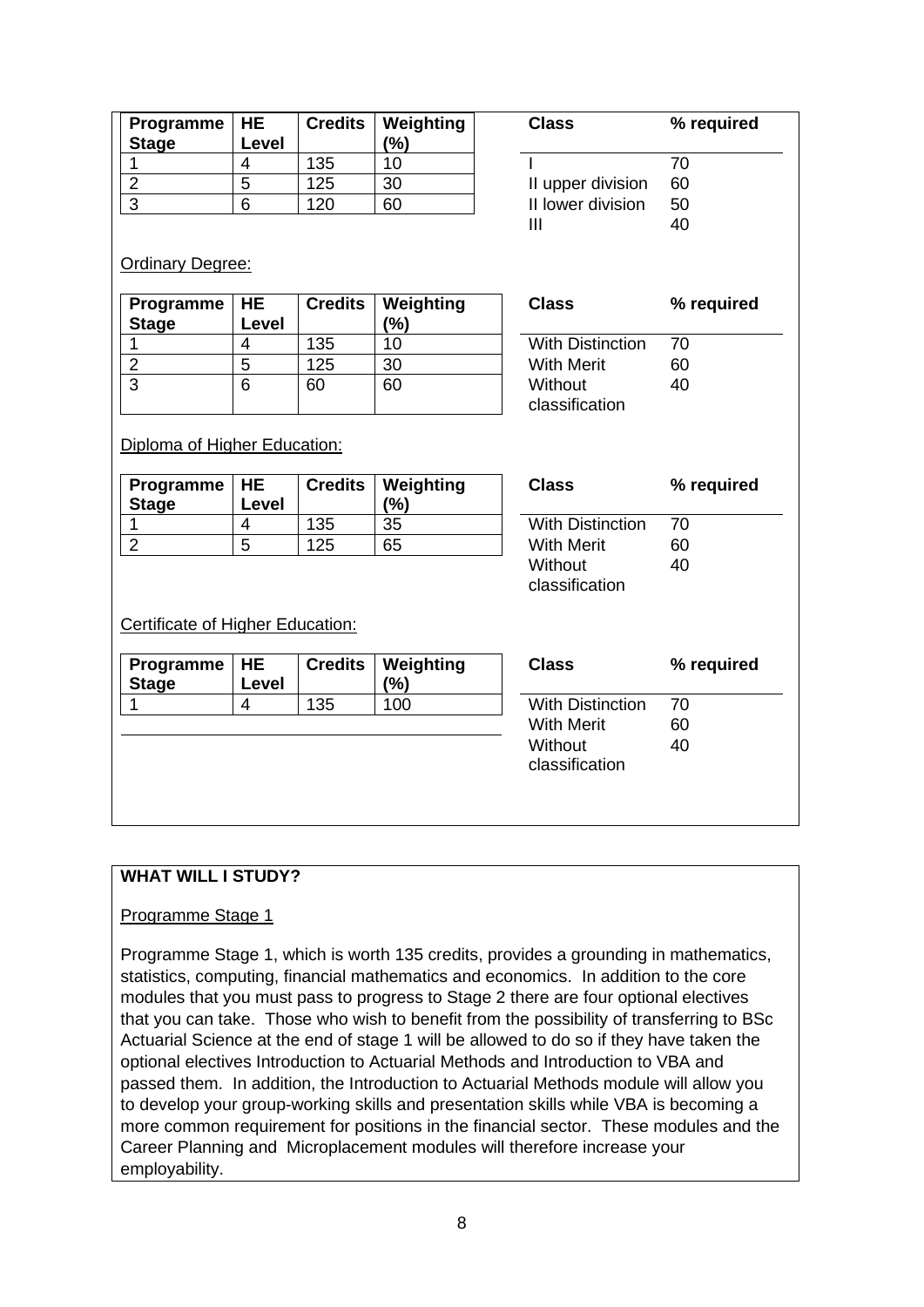| <b>Module Title</b>                                      | <b>SITS</b><br>Code | <b>Module</b><br><b>Credits</b> | Core/<br><b>Elective</b> | Can be<br>compen-<br>sated? | Level |
|----------------------------------------------------------|---------------------|---------------------------------|--------------------------|-----------------------------|-------|
| <b>Mathematics for Actuarial</b><br>Science 1            | AS1056              | 25                              | C                        | N                           | 4     |
| Introduction to Economics<br>(Actuarial Science)         | AS1057              | 30                              | C                        | N                           | 4     |
| <b>Probability and Statistics I</b>                      | AS1101              | 25                              | C                        | N                           | 4     |
| <b>Financial and Investment</b><br><b>Mathematics</b>    | AS1201              | 30                              | C                        | N                           | 4     |
| Introduction to Excel and<br><b>Statistical Packages</b> | AS1104              | 10                              | $\mathsf{C}$             | v                           | 4     |
| Introduction to Actuarial<br>Methods and Career Planning | AS1003              | 15                              | C                        | Υ                           | 4     |
| Introduction to VBA for Excel                            | AS1203              | $\Omega$                        | E                        | $\checkmark$                | 4     |

#### Programme Stage 2

At Programme Stage 2, which is worth 125 credits, the statistical and actuarial subjects are further developed along with the mathematical skills required to master the applications-oriented material at Programme Stages 2 & 3. Students must choose three elective modules. Those students seeking exemption from the maximum number of professional examinations should take Financial Reporting, Contingencies and one other elective. Note that Contingencies will only lead to a possible exemption if you also take Advanced Contingencies at Stage 3. Also note that the Financial Economics module covers some material from CM2 but will *not* get you an exemption.

| <b>Module Title</b>                      | <b>SITS</b><br>Code | <b>Module</b><br><b>Credits</b> | Core/<br><b>Elective</b> | Can be<br>compen-<br>sated? | Level |
|------------------------------------------|---------------------|---------------------------------|--------------------------|-----------------------------|-------|
| Calculus and Linear Algebra<br>(Maths 2) | AS2052              | 15                              | C                        | Y                           | 5     |
| <b>Fundamentals of Finance</b>           | AS2114              | 15                              | C                        | Y                           | 5     |
| <b>Stochastic Models</b>                 | AS2111              | 20                              | C                        | Y                           | 5     |
| Derivatives Trading & Hedging            | FR2211              | 15                              | C                        | Y                           | 5     |
| <b>Financial Markets</b>                 | IF2207              | 15                              | C                        | Y                           | 5     |
| Contingencies                            | AS2205              | 15                              | E                        | Y                           | 5     |
| Alternative Investment<br>Management     | FR2210              | 15                              | Е                        | Y                           | 5     |
| Corporate Risk Management                | FR2105              | 15                              | E                        | Y                           | 5     |
| <b>Decision Analysis</b>                 | AS2021              | 15                              | E                        | Y                           | 5     |
| <b>Financial Economics</b>               | AS2109              | 15                              | E                        | Y                           | 5     |
| <b>Risk Analysis and Modelling</b>       | FR2208              | 15                              | E                        | Υ                           | 5     |
| <b>Financial Reporting</b>               | AS2207              | 15                              | E                        | Y                           | 5     |
| <b>Financial Econometrics</b>            | FR2107              | 15                              | E                        | Y                           | 5     |
| <b>Asset Management</b>                  | IF2210              | 15                              | E                        | Y                           | 5     |
| Micro-Placements                         | BM2104              | 15                              | Е                        | Y                           | 5     |
| <b>Probability &amp; Statistics 2</b>    | AS2110              | 30                              | Е                        | N                           | 5     |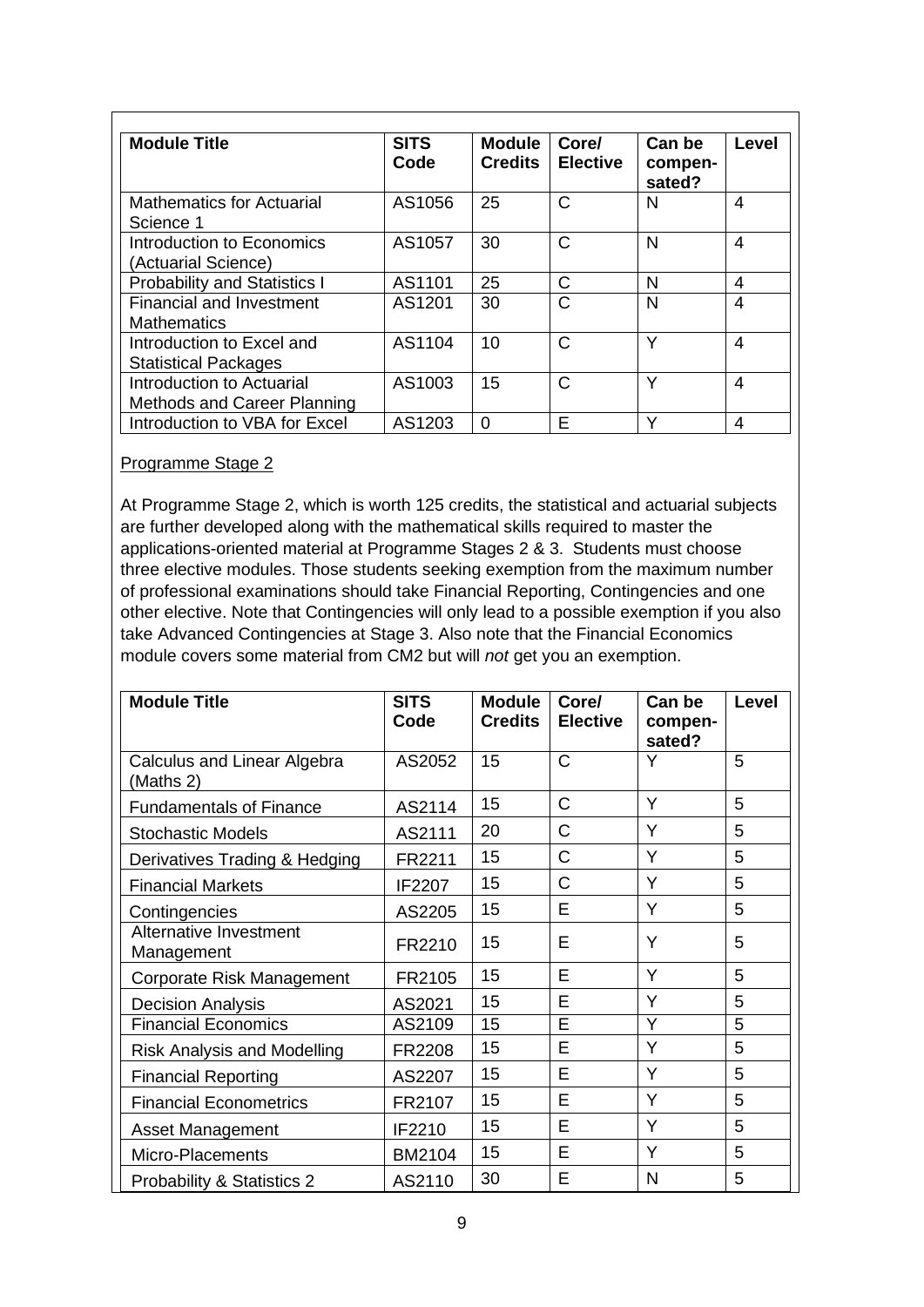## Programme Stage 3

Three core financial subjects are compulsory, in addition to which you may choose to take the Final Year Project along with three electives or alternatively choose five electives. To gain an exemption in CM1 you must take Advanced Contingencies as one of your electives.

| <b>Module Title</b>                  | <b>SITS</b><br>Code | <b>Module</b><br><b>Credits</b> | Core/<br><b>Elective</b> | Can be<br>compen- | Level |
|--------------------------------------|---------------------|---------------------------------|--------------------------|-------------------|-------|
|                                      |                     |                                 |                          | sated?            |       |
| <b>Fixed Income Portfolio</b>        | FR3100              | 15                              | Ć                        | Y                 | 6     |
| Management                           |                     |                                 |                          |                   |       |
| <b>Financial Engineering</b>         | FR3200              | 15                              | C                        | Y                 | 6     |
| <b>Asset-Liability Management</b>    | FR3102              | 15                              | Ć                        | Y                 | 6     |
| <b>Final Year Finance Project</b>    | IF3000              | 30                              | E                        | N                 | 6     |
| <b>Advanced Contingencies</b>        | AS3210              | 15                              | Ē                        | Y                 | 6     |
| <b>Operational Research</b>          | AS3021              | 15                              | Ē                        | Y                 | 6     |
| <b>General Insurance</b>             | AS3303              | 15                              | Ē                        | Y                 | 6     |
| <b>Technical Analysis</b>            | FR3110              | 15                              | Ē                        | Y                 | 6     |
| <b>Real Estate Finance and</b>       | FR3202              | 15                              | E                        | Y                 | 6     |
| Funding                              |                     |                                 |                          |                   |       |
| <b>Statistical Reasoning,</b>        | AS3208              | 15                              | E                        | Y                 | 6     |
| <b>Communication &amp; Ethics</b>    |                     |                                 |                          |                   |       |
| <b>Advanced Econometrics &amp;</b>   | IF3103              | 15                              | E                        | Y                 | 6     |
| Forecasting                          |                     |                                 |                          |                   |       |
| <b>Emerging Markets</b>              | IF3206              | 15                              | E                        | Y                 | 6     |
| <b>Financial Services Regulation</b> | FR3207              | 15                              | E                        | Y                 | 6     |
| <b>International Financial</b>       | <b>BS3200</b>       | 15                              | E                        | Y                 | 6     |
| Management                           |                     |                                 |                          |                   |       |
| <b>Statistical Modelling</b>         | AS3110              | 15                              | E                        | Y                 | 6     |
| <b>Game Theory</b>                   | MA3662              | 15                              | E                        | Y                 | 6     |

This list of electives is an indication of the range of modules that can be on offer and is subject to change due to circumstances such as: enhancing or updating the quality and content of educational provision; responding to student feedback; academic staffing changes; the number of students in each programme; a lack of student demand for certain modules; or factors beyond the institution's reasonable control, such as meeting the latest requirements of a commissioning or accrediting body. For these reasons, not all the electives listed will be offered every year. New (additional or replacement) modules may also be added for these reasons.

The list of electives offered in a given year will be confirmed by 1<sup>st</sup> September.

Certain electives may be pre-requisites for other electives you may wish to take later in the programme. Full details can be found in the individual Module Specifications and will be updated annually in your Course Handbook.

In view of the importance of foreign language skills and employability, you also have the opportunity to study extra-curricular (non-credit bearing) language courses; these are typically offered in languages such as Arabic, French, German, Mandarin, Russian and Spanish.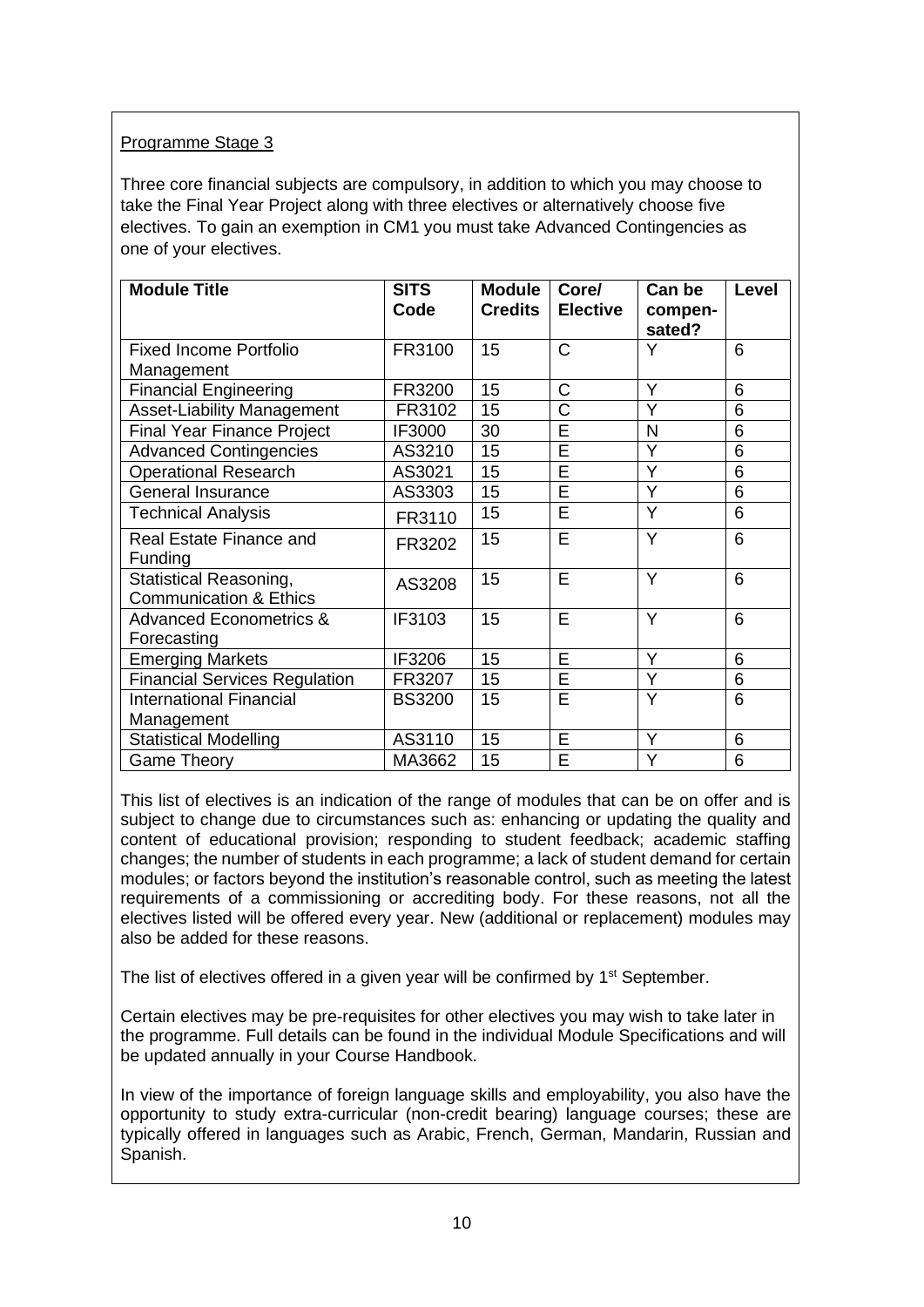## **TO WHAT KIND OF CAREER MIGHT I GO ON?**

Graduates are particularly well suited for work in the financial services sector, in areas such as investment management, trading, actuarial work or risk management. You may wish to embark on a career in investment banking, accountancy, commercial banking, financial engineering or financial analysis. If you wish to choose a different direction, you will be well prepared for a career in management consultancy, management, computing or teaching. You will also have the option of progressing to postgraduate study.

If you would like more information on the Careers support available at City, please go to: [http://www.city.ac.uk/careers/for-students-and-recent-graduates.](http://www.city.ac.uk/careers/for-students-and-recent-graduates)

## **WHAT STUDY ABROAD OPTIONS ARE AVAILABLE?**

If you opt to apply for a sandwich year abroad and are accepted you will study at one of our overseas partner universities in between Years 2 & 3. You will be required to pass all Programme Stage 2 assessments at the first attempt.

Studying abroad enables you to improve your language skills, develop future business contacts and provides you with an international outlook on business.

There is pass/fail assessment of the sandwich year abroad, where a student is deemed to have passed the year if the modules at the partner institution being visited are passed. No credit is awarded for modules taken on the sandwich year.

## **WHAT PLACEMENT OPPORTUNITIES ARE AVAILABLE?**

Professional Work Placement Option

Programme Details: The Professional Work Placement programme is a recognised part of your degree, which is endorsed on your final degree certificate. It is undertaken during your 3<sup>rd</sup> year, giving you the opportunity to add a valuable additional year to your degree working for a professional organisation, either in the UK or abroad. You will then return to Bayes, after your Placement, to complete your final year.

The aims of the Professional Work Placement go beyond work experience. You will spend a period of 9 – 12 months within a professional working environment taking on real responsibilities whilst receiving a competitive salary. This option is intended to give you practical experience which can be related to the knowledge gained at University and is greatly valued by graduate employers. You also get the opportunity to explore the industry you would like to enter after graduation. You will develop key personal, transferable and professional skills, along with the added possibility of securing a graduate position on completing your placement.

Eligibility: You are required to pass all of your Year 2 assessments at the first attempt. However, students not meeting this requirement will be considered on a case by case basis.

### Summer Internships:

Taken at the end of your  $2^{nd}$  Year for a period of  $4 - 12$  weeks, this is a great opportunity to gain vocationally relevant work experience within a professional